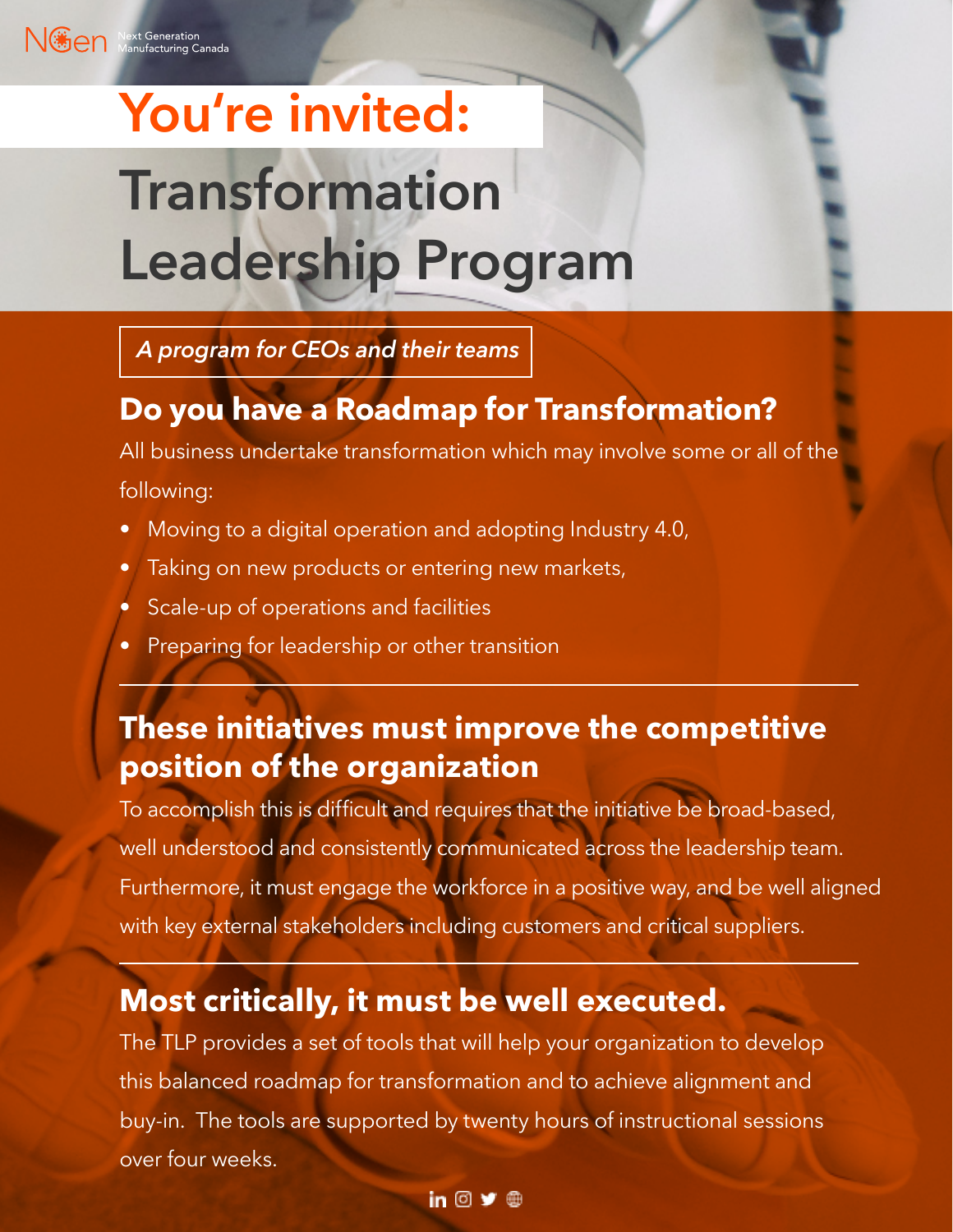# **Transformation Leadership Program Session Topics:**

.<br>सम

#### **Leading Transformation**

People-centric Leadership Effective Change Management People Impacts of Industry 4.0 Advanced Leadership

### **Designing Transformation**

Reality Check Strategic Planning Becoming a Customer-Centric Company Becoming Innovative and Industry 4.0

### **Executing Transformation**

Advanced Program Management Operational Excellence Supply Chain Management Execution

### **Who Should Attend?**

Chief Executive Officers and the members of their extended leadershp team



\$7,500 per organization Up to 12 representatives of each company may attend